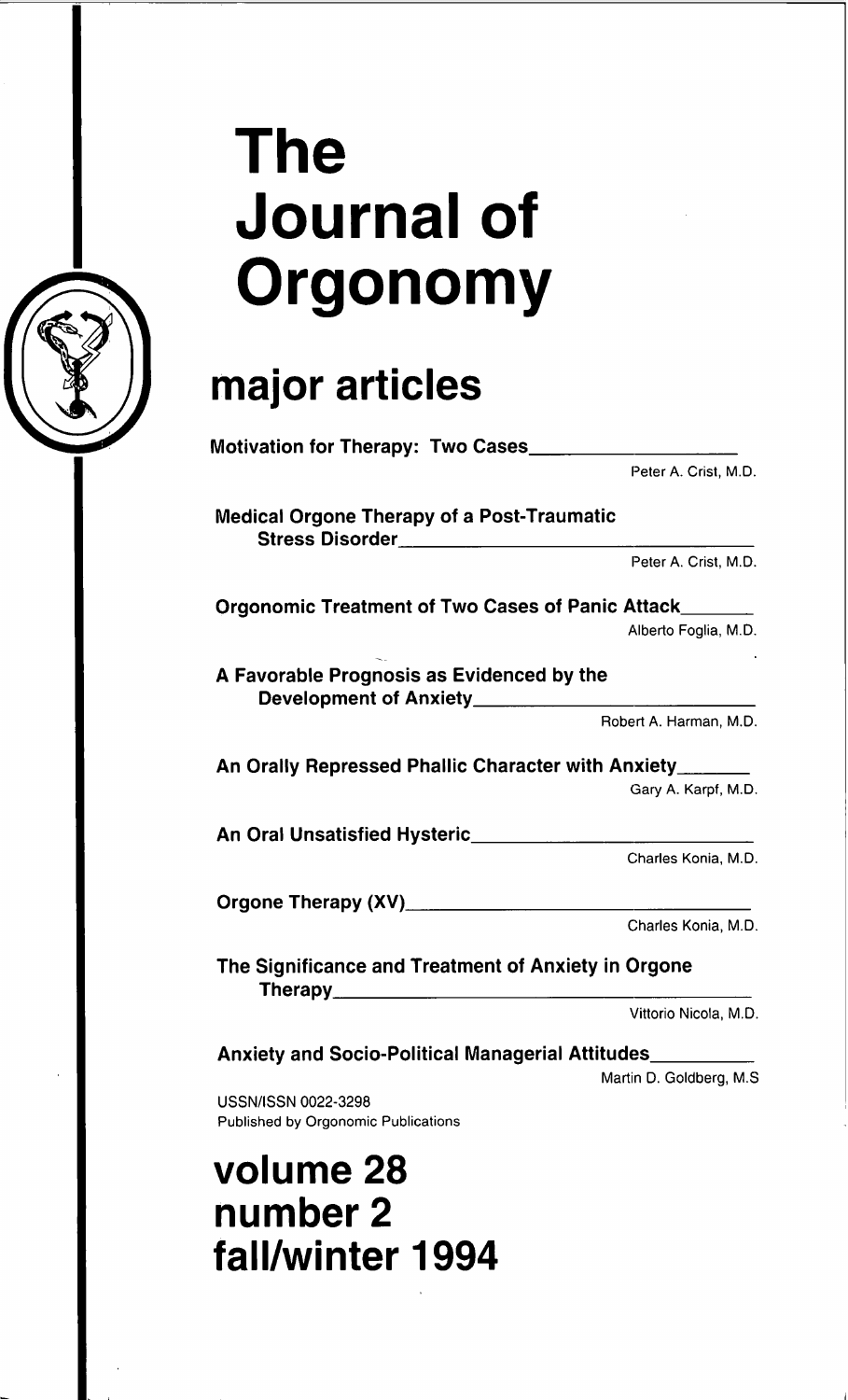## Orgone Therapy: The Application of Functional Thinking in Medical Practice

### Part XV: The Relationship Between the Diagnosis and the Red Thread

#### Charles Konia, M.D.

Many studies in the psychiatric literature conclude that various forms of psychotherapy do not differ in their effectiveness. One important reason for this finding is that in all these psychotherapies a functional biopsychiatric diagnosis is lacking. Without an accurate biopsychiatric diagnosis the therapist is unable to see the patient's behaviors and symptoms from a functional characterological perspective, is unable to anticipate the patient's characteristic reactions, and consequently works in the dark. In effect, treatment is superficial (symptom-focused), haphazard, or there is no treatment.

Closely related to the diagnosis, the red thread is the basic character trait by means of which the patient meets the world. It is the trait that presents itself when the patient first meets the therapist and is the characteristic manner in which the patient reacts to situations encountered in therapy. It will invariably become the main resistance that presents itself throughout the course of therapy. This predominant character trait or red thread must be differentiated from all other character traits of the patient. It distinguishes itself by its prominence in the patient's life, its presence in all layers of his character structure, and its specific relationship to the orgastic disturbance of the individual in the end phase of therapy.

The red thread can often be described as a specific character trait such as friendliness, frankness, modesty, seriousness, reserve, pushiness, nastiness, etc. Or sometimes it can be more accurately typified as a certain type of person or professional. Some examples taken from clinical practice are "Priest", "Rabbi", "Gestapo Agent", etc. Alternatively, it may be best described as a specific personality such as "Samson", "Shirley Temple", "Alice in Wonderland", "Hitler", etc.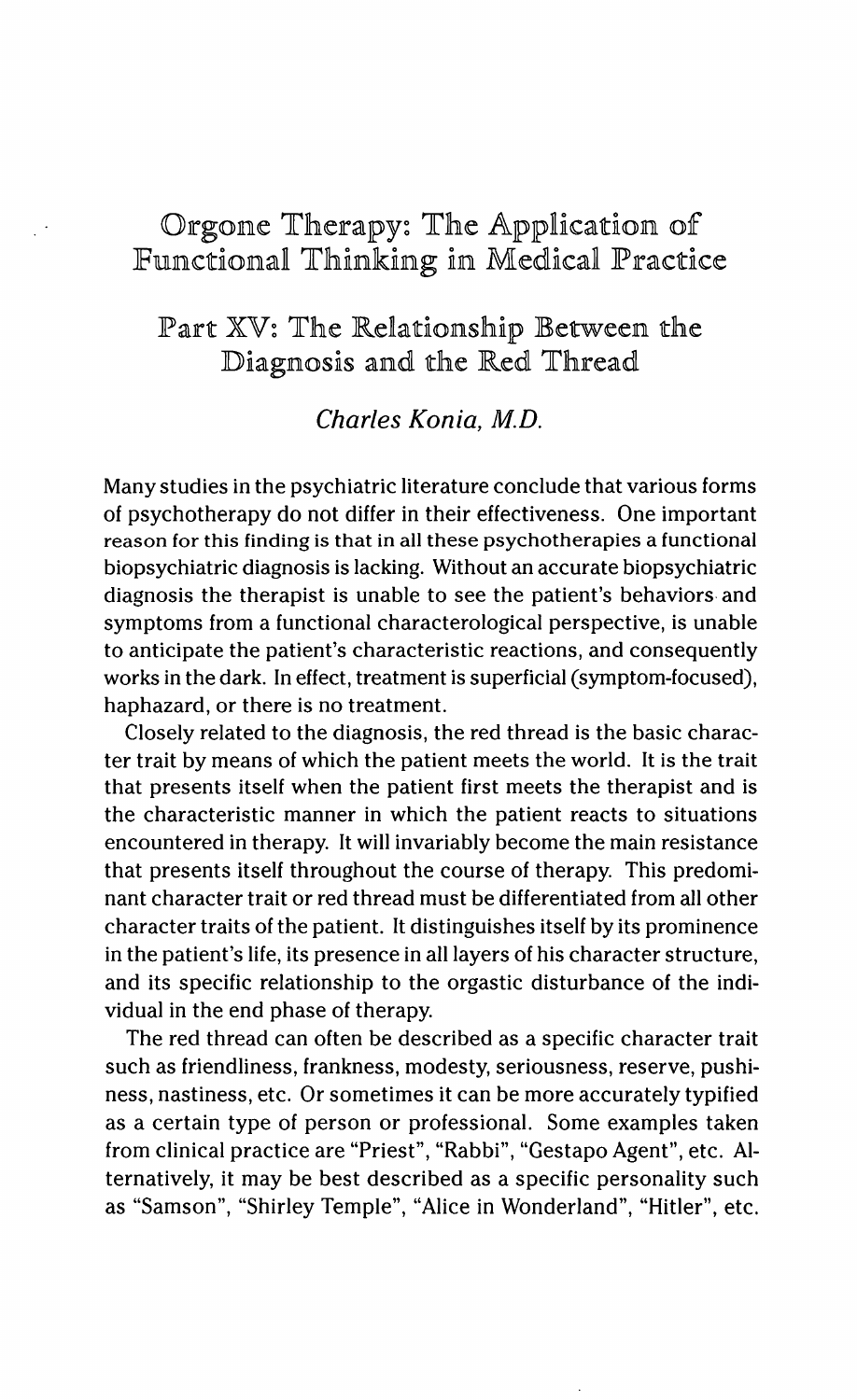For therapy to proceed optimally both the diagnosis and the red thread require correct identification and their relationship to one another understood during the course of therapy. The therapist seeks information that bears on these two aspects of the patient. Information related to the patient's diagnosis is more general while that pertaining to the red thread is specific to the individual. Important information contained in the patient's diagnosis will also be found in the red thread, but in less detail. The red thread is ever-present and contains the most powerful resistance to energy movement. However it may be given up for brief periods. At these times the patient experiences intense bursts of energy. Because of its integral position in the patient's structure it is never completely eliminated, even when therapy is completed.

While the accurate diagnosis pinpoints the primary block in the character structure of the patient, the red thread reveals how the individual with this particular diagnosis functions. For example, all paranoid schizophrenics have as their main defense distrust of others. However, the *manner* in which distrust is manifested may be different in each individual paranoid schizophrenic. The following two clinical examples illustrate that identification of this manner, which is the red thread, is essential if the therapist is to focus effectively on the patient's paranoid defenses.

1. The red thread of a paranoid schizophrenic patient was severe criticism and vicious belittlement of herself. These attitudes, coupled with her terrified demeanor, tended to elicit a compassionate gentle response from the therapist. With her acute sensitivity she accurately perceived that this response was not quite genuine. This justified her wariness of the therapist. Her frightened facade in effect served as a test of others to see if they would behave falsely toward her. Only when her testing terrified demeanor, her red thread, was repeatedly related to her basic mistrust was her suspicion of the therapist effectively addressed.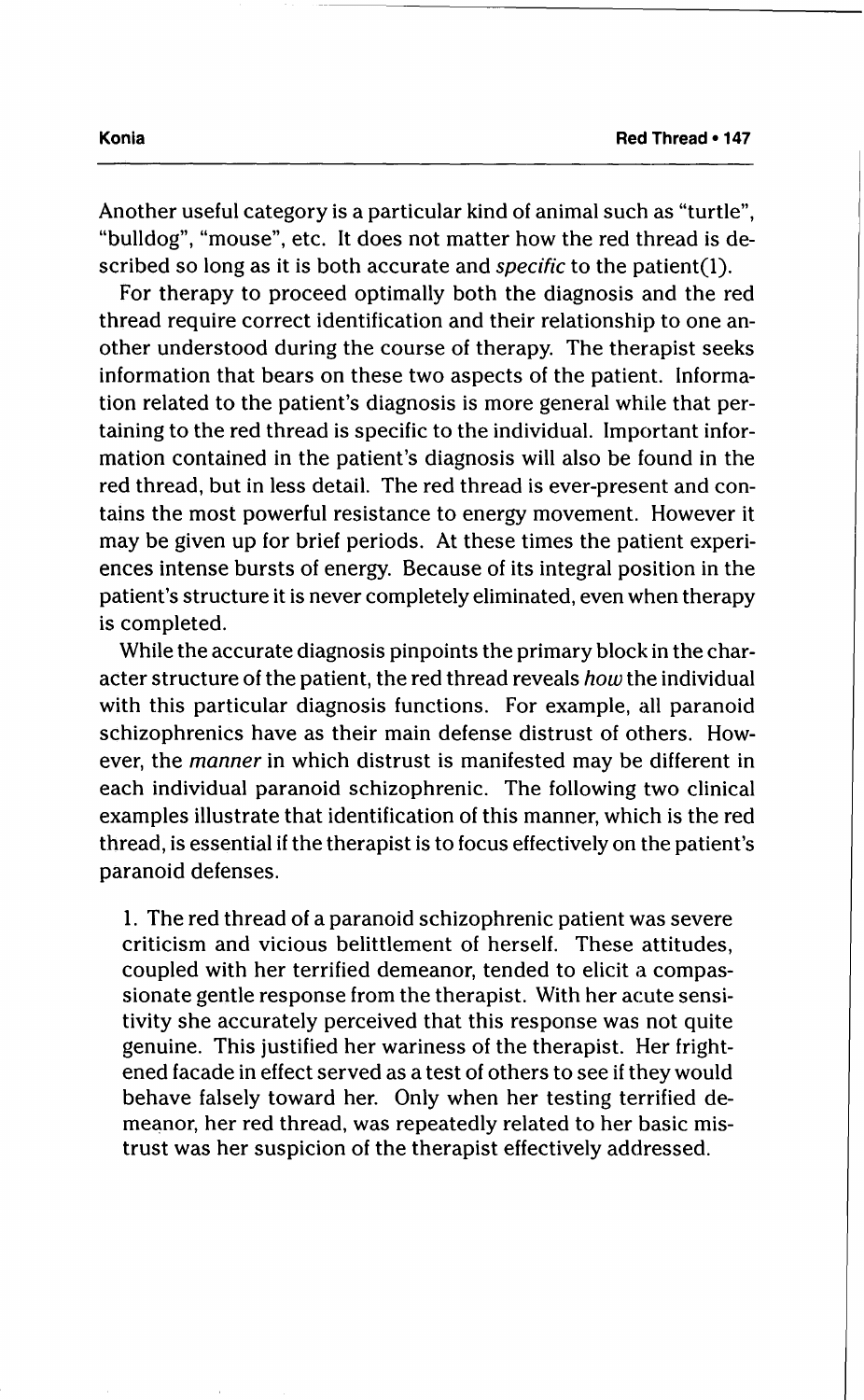2. The red thread in another paranoid schizophrenic patient was a blase, happy-go-lucky attitude and a facade of friendliness. These attitudes concealed not only her deep feelings of mortification and terror of being emotionally exposed in social situations but also her distrust. This could not be effectively addressed until her red thread was understood. In effect her red thread served the function of denying her own vital needs which she dared not reveal. In her relationships she assumed the role of a sympathetic listener and nurturer. Beneath this was her absolute mistrust of reaching out to others and her fury at everyone for never paying any attention to her needs. "What about me!" was her enraged expression that she could never reveal. Once the function of her red thread became clear it was possible to focus on her suspicion and the rage behind it. Her friendly blasé facade not only concealed her rage but also prevented anyone from getting close to her. Repeatedly having her look at the therapist in a sustained way filled her with terror, but this gradually allowed her to become aware of and feel the enormity of her mistrust. Underneath this was her terror of expressing murderous rage followed by her intense longing to be held and nurtured.

The following case illustrates how treating a patient without knowledge of the red thread results in a therapeutic impasse.

The patient, a depressive character with a phallic structure, had been treated previously in medical orgone therapy with temporary relief of his depressive tendencies through mobilization of rage. However, minimal attention was given to his character and he had little understanding of the basis for his tendency toward depression. In his therapy with me I focused on the most predominant aspect of his demeanor which was one of earnest seriousness. He immediately recognized how this trait was the manner in which he approached every situation in his life. It served to attenuate every emotional reaction that he felt. This included, as he came to see later in treatment, his negative feelings toward both parents. It served to keep his anger at his father for his sarcasm in check and at the same time it was a rebuke directed at his mother for her chronic superficial attitude. In his present life his seriousness was a severe handicap. It made him take every bit of criticism from his girlfriend "to heart" which led to his depressive episodes. His seriousness interfered with his ability to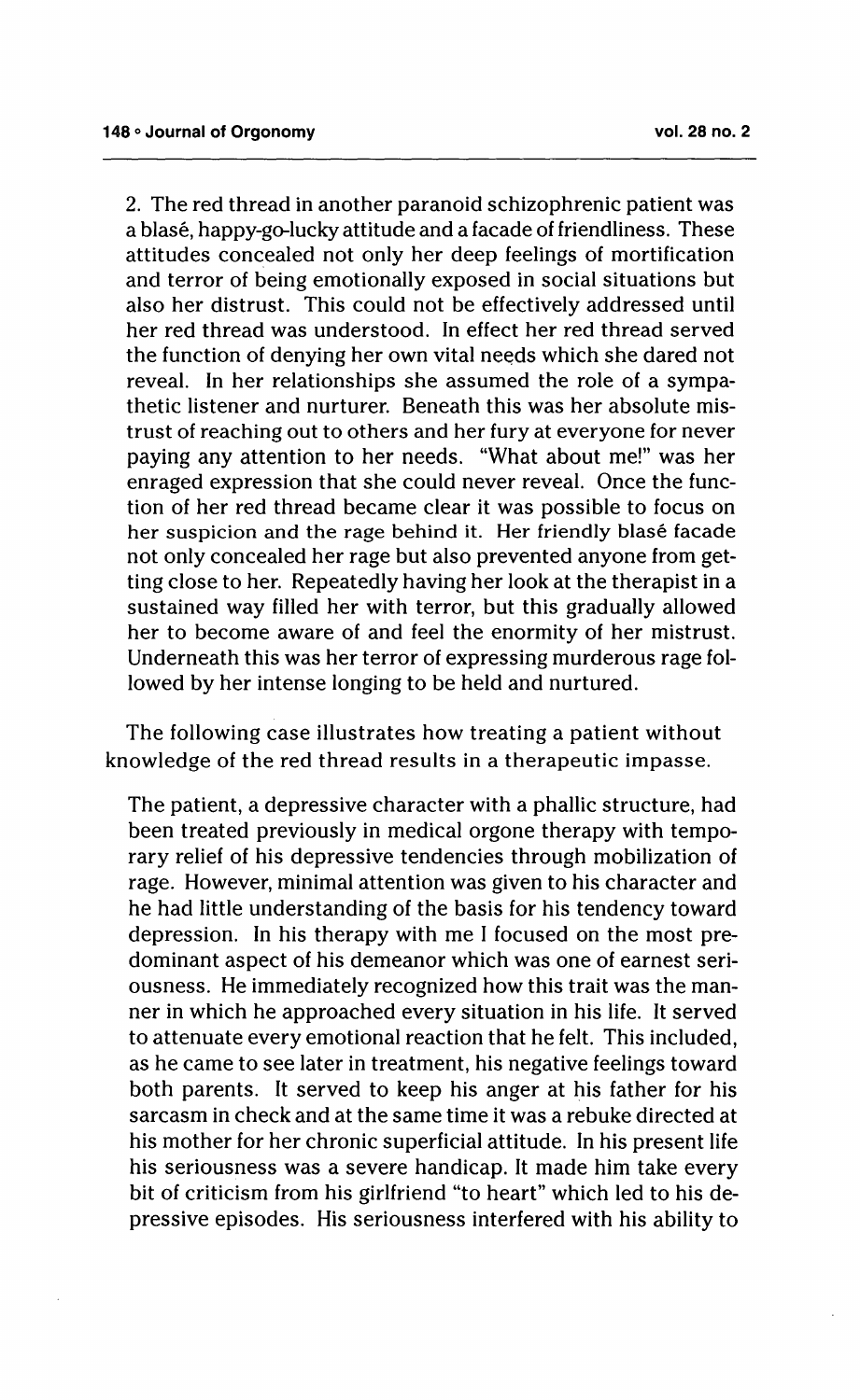recognize that his girlfriend's criticisms of him were actually an attack, a way to keep him at a distance. By the therapist focusing consistently on his seriousness, the patient soon realized that this was a chronic rigid attitude. (He saw that he even walked in a serious manner.) Recognizing the function of his red thread led to a sense of hopefulness and lightheartedness that he had never felt before.

These examples illustrate the necessity of recognizing the patient's red thread and the threat to the therapeutic course and outcome if it is not.

From another perspective the red thread can be viewed as originating from the intrinsic strengths of the patient. Because a strength is used defensively, however, it turns into an exaggeration of normal functioning. For example, a naturally aggressive person becomes pushy or obnoxious, etc.

Although there is only one red thread, as deeper layers of the patient's structure are penetrated and dealt with in treatment many characteristics related to the red thread can appear in their exact opposite form. Some paired examples are: muzzled bulldog-aggressive bulldog, righteous rabbi-masochistic rabbi, defiant bad boy-compliant good boy, devil-priest, hateful misanthrope-good fellow, wimpobnoxious bully. Whatever their form, these traits have the same defensive function as the red thread.

The red thread reappears as each layer of armor is uncovered. Addressing the red thread in a consistent manner effects the breakdown of successive layers of armor and leads directly into deeper layers of the patient's structure. Addressing the red thread consistently also helps to separate out the underlying core impulses from the secondary destructive ones. When this happens, when distinctions are made between the healthy and the pathological, the patient feels understood, comes into better contact, and is more cooperative.

#### The Relationship Between Symptom and Diagnosis

Because mechanistic psychiatry has no understanding of the underlying significance of symptoms it cannot penetrate beyond the personality or the surface of the patient's biophysical structure. For the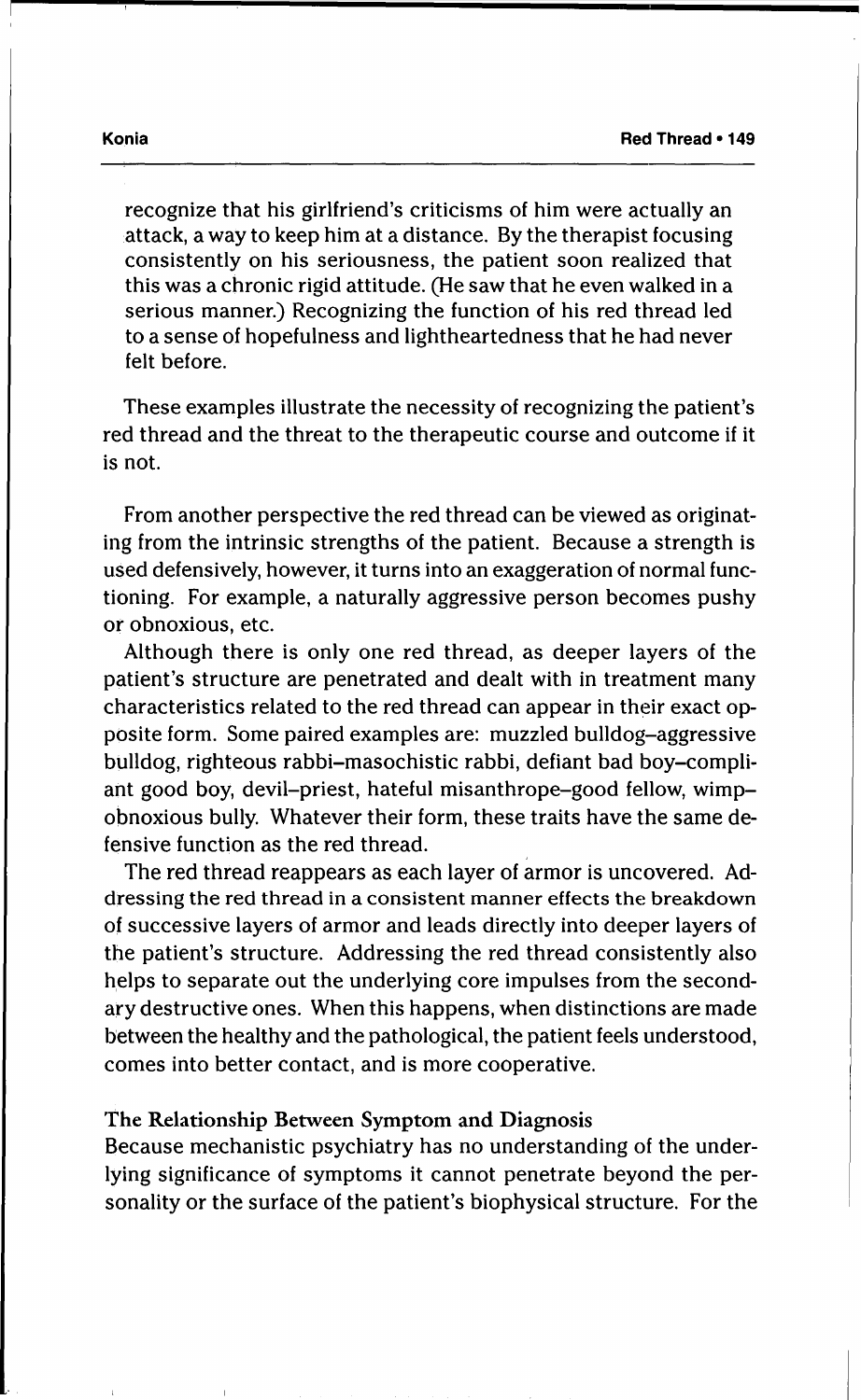same reason manifestations of character which arise from layers of the biopsychic apparatus deeper than the personality are also beyond its comprehension. Confined by these limitations mechanistic psychiatry's perspective can only focus on the patient's symptoms and aspects of personality.

For the medical orgonomist, however, the significance of every symptom is derived entirely from its relationship to the patient's biopsychiatric diagnosis.<sup>1</sup>

#### Some Clinical Illustrations

1. The tendency to doubt, a prominent symptom of the compulsive character and the catatonic schizophrenic, is seen regularly in other character types. Whenever a particular phallic narcissistic patient was confronted with having to emotionally commit himself to a woman he "doubted" whether he loved her. Since he was a phallic his doubt was actually a covert manifestation of genital revenge toward women rather than an example of passive indecision more typically found in anal characters.

2. Doubting in a manic-depressive patient surfaced whenever there was an occasion to express his core drives. His doubt was actually self-denial, a manifestation of his extremely harsh superego (armor) mercilessly directed against his ego. Although superficially resembling compulsive doubting, this trait had an entirely different function: it effectively undermined his sense of self-worth. Anyachievement which would have normally produced a feeling of pride was regularly met with laughter at himself, a form of self-belittlement. By consistently pointing out how his doubt was directed against strivings and accomplishments in time he became aware of the function of this self-destructive trait. When this occurred he was gripped by a cold fear. Yielding to deep sobs, his armor softened.

3. Both the catatonic schizophrenic and the compulsive character manifest prominent obsessive-compulsive symptomatology. However, the true compulsive character is a rare entity. Because the traditional

<sup>&</sup>lt;sup>1</sup> Excluding this fundamental relationship explains the failure of the current exclusively symptom-based psychiatric nosology vis-a-vis understanding etiology and deriving treatment from it.